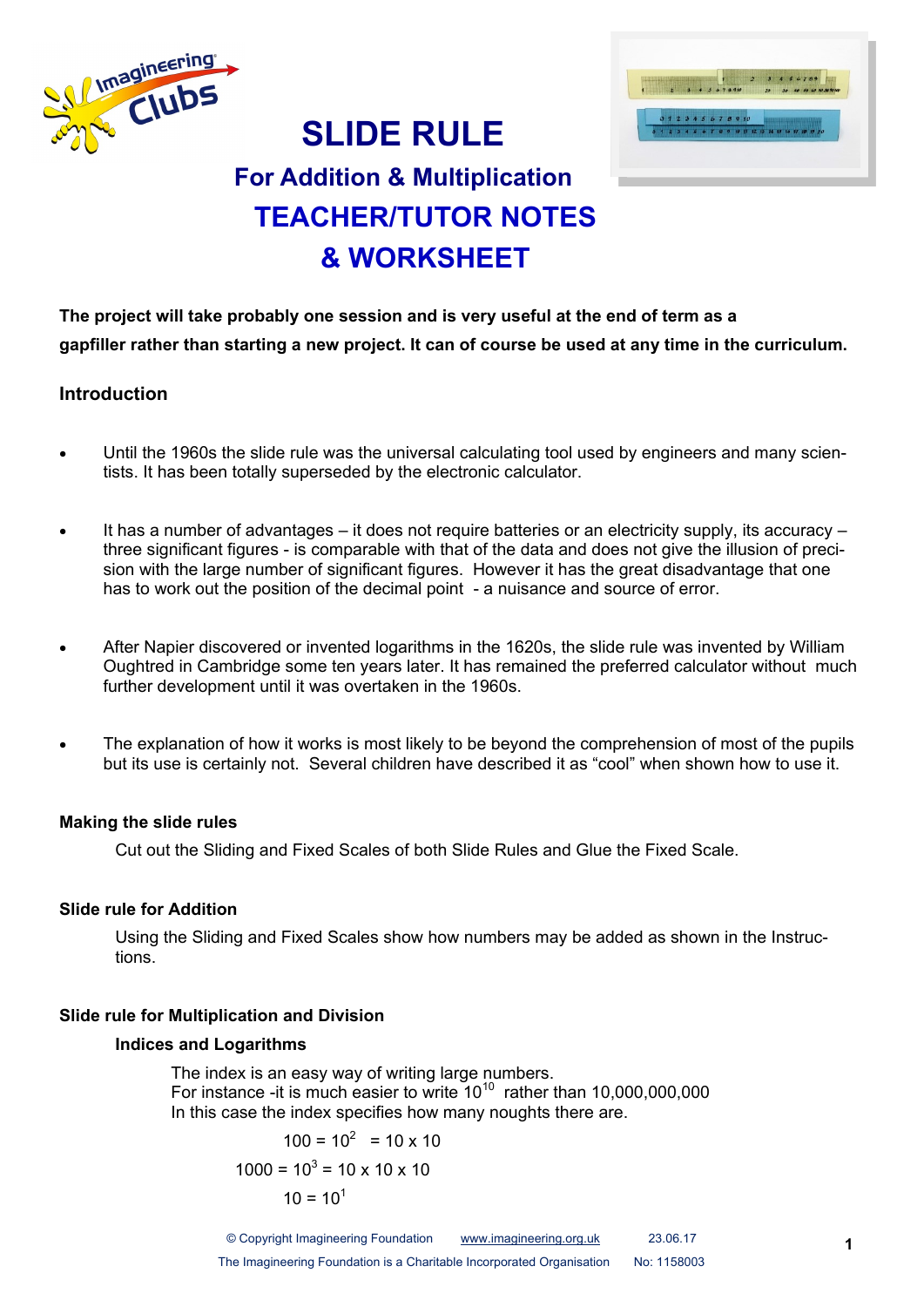





Any number can have an index.

For example:

$$
2^2 = 2 \times 2 = 4
$$
  
\n $3^3 = 3 \times 3 \times 3 = 27$ 

For multiplication you add the indices

 $10^1 \times 10^2 = 10^3$  $10^2 \times 10^3 = 10^5$  $2^2 \times 2^1 = 2^3$ 

Add the indices to get this number Add the indices to get this number Add the indices to get this number

#### **Square roots**

The square root of a number is the value when multiplied by itself equals that number. Thus the square root of 4 equals 2

or  $4 = 2 \times 2$ or  $4^1$  =  $4^{0.5}$  x  $4^{0.5}$ *0.5 is the number when added to itself equals 1*

The square root of  $4 = 4^{0.5} = 2$ The square root of 100 =  $100^{0.5}$  = 10 The square root of  $10 = 10^{0.5} = 3.1623$ 

*Note that you have to use a calculator or tables to get this number easily.*

#### **Logarithms**

You can have decimal indices. They are called Logarithms

These allow you to multiply and divide by simply adding or subtracting he logarithms. It is much simpler to subtract than to do long division.

For example :

 $3 = 10^{0.4771}$ These numbers are the logarithms of 3 and 2  $2 = 10^{0.3010}$ 

*You have to use a calculator or table to find the Logarithm for a number.*

To multiply you add the indices or the Logarithms. In this case 0.4711 0.3010 ---------- 0.7781.

Thus

 $3 \times 2 = 10^{0.4711} \times 10^{0.3010} = 10^{0.7781}$ 

The number whose Logarithm is 0.7781 is 6 *(This has been obtained from a* 

*table)*

So  $3 \times 2 = 10^{0.7781} = 6$ 

To multiply 2 and 3 you have added the Logarithms to get 6

| © Copyright Imagineering Foundation                                   | www.imagineering.org.uk | 23.06.17    |
|-----------------------------------------------------------------------|-------------------------|-------------|
| The Imagineering Foundation is a Charitable Incorporated Organisation |                         | No: 1158003 |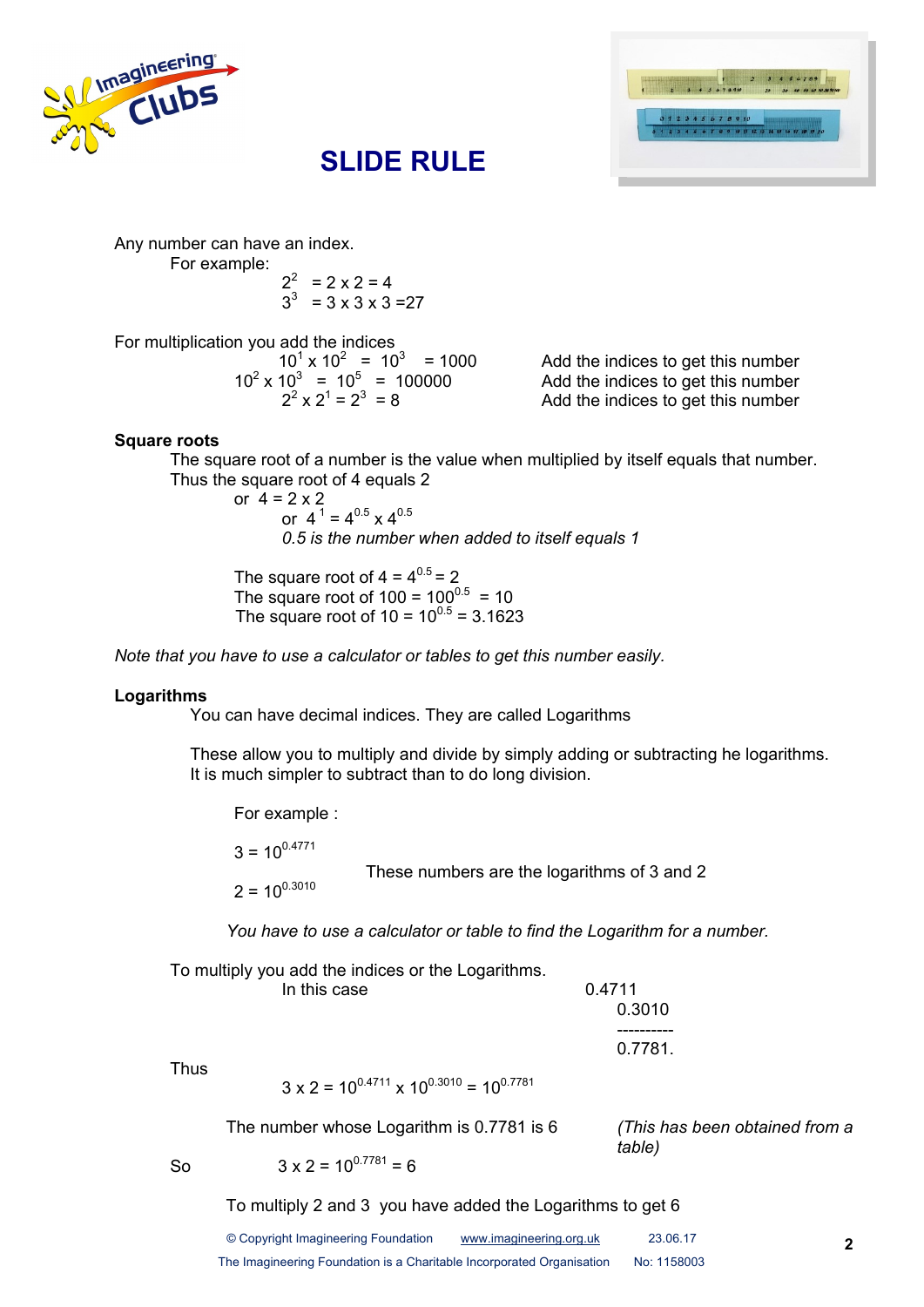



# **SLIDE RULE**

#### **Slide rule for multiplication**

You can make a slide rule with the scales marked in Logarithms so that instead of adding it multiplies the numbers. This is shown in the instructions. Encourage the pupils to Investigate how it can be used for division.

#### **Websites**

Wikipedia https://en.wikipedia.org/wiki/Slide\_rule Slide Rules http://sliderulemuseum.com/SR\_Course.htm